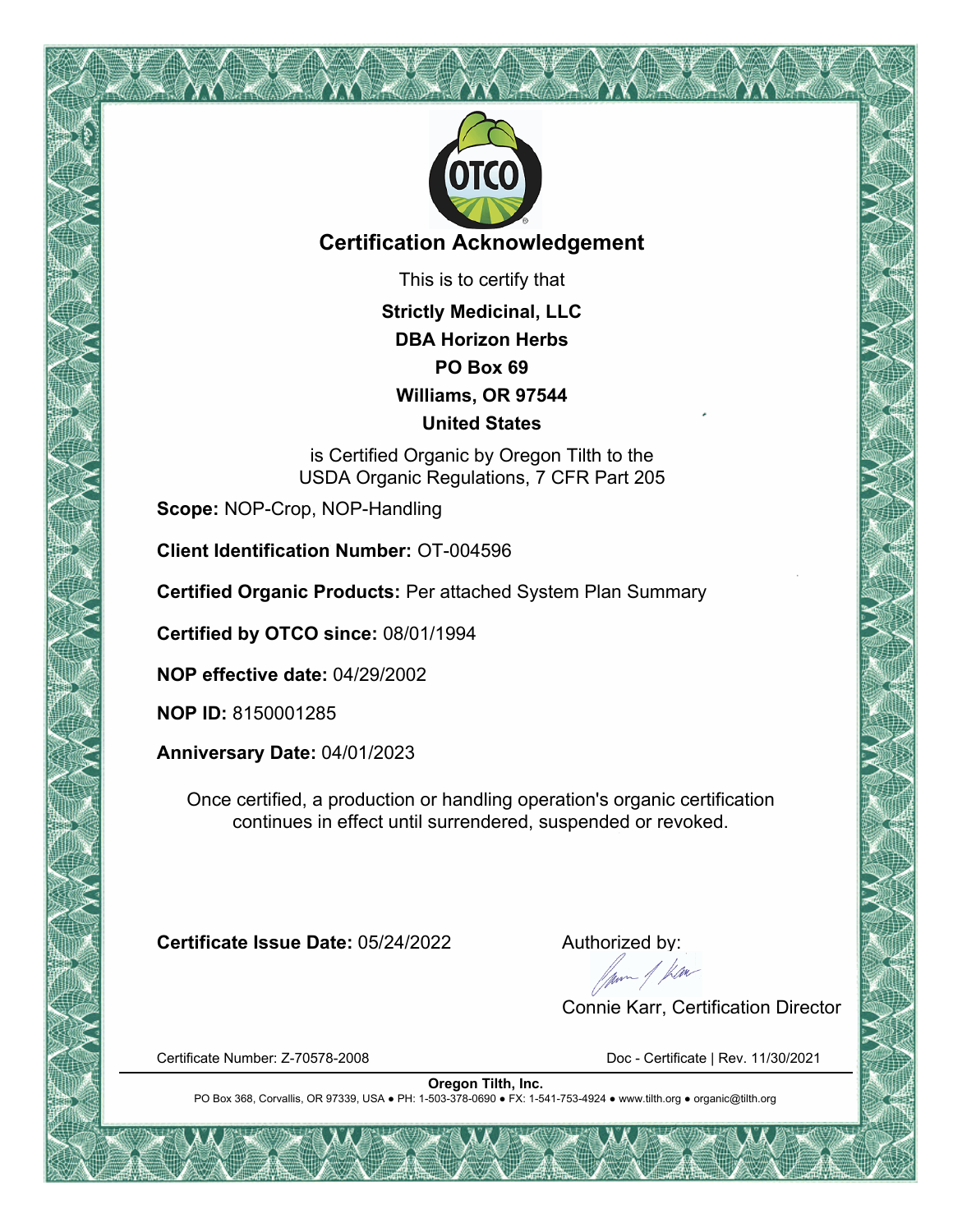

## **Certification Acknowledgement**

This is to certify that

**Strictly Medicinal, LLC DBA Horizon Herbs PO Box 69 Williams, OR 97544 United States**

is declared by Oregon Tilth to be in compliance with the following standards / programs:

### **Standard / Program Certification Period**

US/Canada Equivalence-Crop Compliant Since: 10/26/2012

*Products on the attached Organic System Plan Summary identified with compliance marks for US-Canada Equivalency are certified in accordance with the terms of the U.S. - Canada Organic Equivalency Arrangement.*

**Client Identification Number:** OT-004596

**NOP ID:** 8150001285

**Certified by OTCO since:** 8/1/1994 **NOP ID:** 8150001285<br> **Certificate Issue Date:** 05/24/2022 Connie Karr, Certification Director

Authorized by:

Certificate Number: Z-70578-2008 Doc - Certificate | Rev. 11/30/2021

**Oregon Tilth, Inc.**

PO Box 368, Corvallis, OR 97339, USA . PH: 1-503-378-0690 · FX: 1-541-753-4924 · www.tilth.org · organic@tilth.org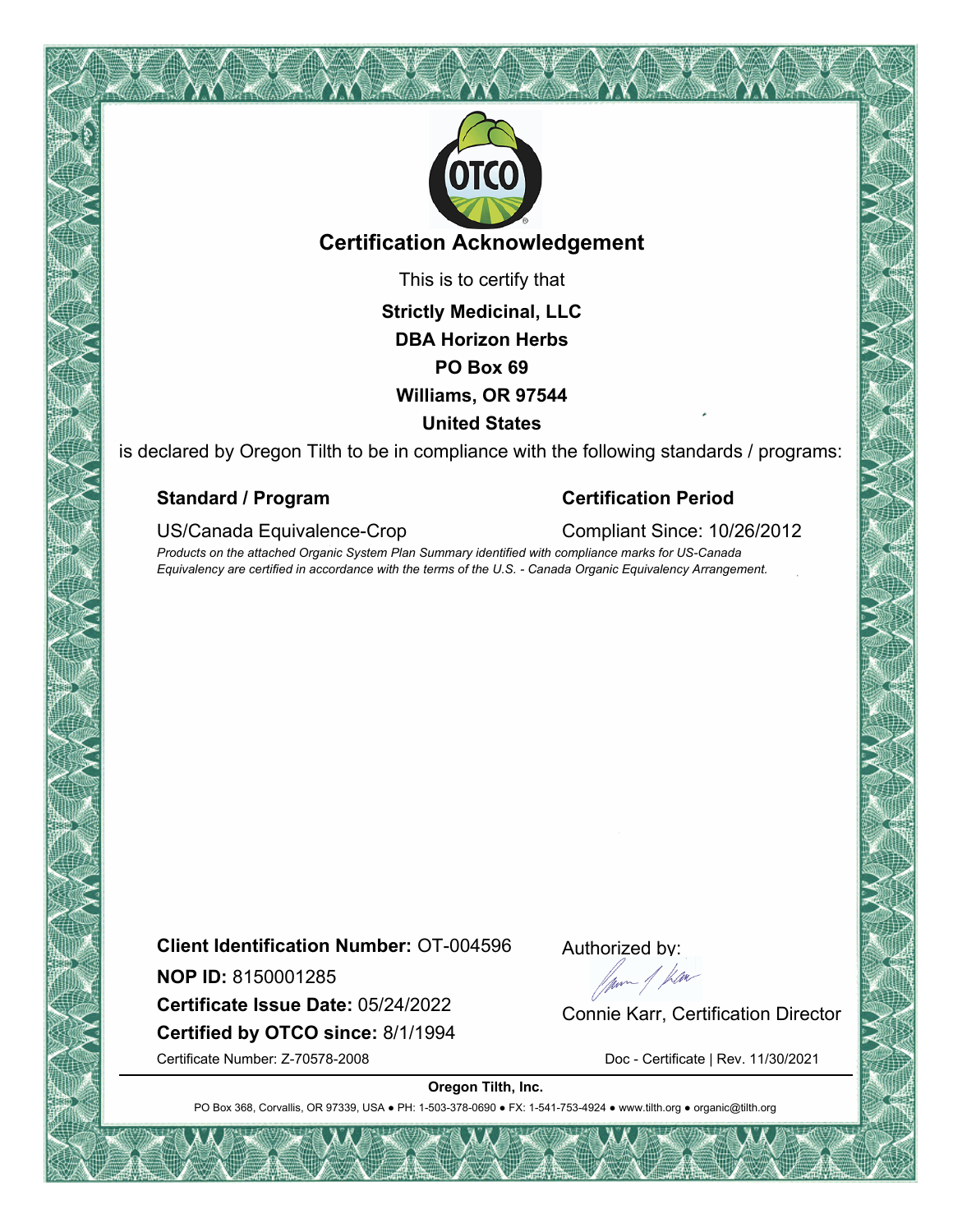

# **System Plan Summary**

**Strictly Medicinal, LLC DBA Horizon Herbs PO Box 69 Williams, OR 97544 United States**

**Client Identification Number:** OT-004596 **Certified by OTCO since:** 8/1/1994 **Certificate Issue Date:** 05/24/2022 **NOP ID:** 8150001285

#### **100% Certified Organic Land, fields and crops:**

| <b>Parcels</b>                                        | Crops                                                                                                                                                                                                                                                                                                                                                                                                                                                                                                                                                                                                                                                                                                                                                                                                                                                                                                                                                                                                                                                                                         | <b>Compliance</b>                          |
|-------------------------------------------------------|-----------------------------------------------------------------------------------------------------------------------------------------------------------------------------------------------------------------------------------------------------------------------------------------------------------------------------------------------------------------------------------------------------------------------------------------------------------------------------------------------------------------------------------------------------------------------------------------------------------------------------------------------------------------------------------------------------------------------------------------------------------------------------------------------------------------------------------------------------------------------------------------------------------------------------------------------------------------------------------------------------------------------------------------------------------------------------------------------|--------------------------------------------|
| Fields 1-4: 3350 Cedar Flat Road,<br>Williams, Oregon | Acacia, Aconite, Adonis, Spring,<br>Agave, Agrimony, Alfalfa, Alkanet,<br>Aloe, Alum Root, Amaranth, Amla,<br>Anasazi bean, Anchusa,<br>Andrographis, Angelica, Arnica,<br>Artemisia, Arugula, Ashitaba,<br>Ashwaganda, Asphodel, Aster,<br>Astragalus, Avens, Bala, Balm of<br>Gilead, Bamboo, Banana, Baobob,<br>Basil, Bean (Pole), Bean (Runner,<br>Sunset), Bean (Bush), Bearsfoot,<br>Beet, Belladonna, Bergamot, Bidens<br>pilosa, Bistort, Bitter Orange,<br>Bittermelon, Bittersweet Nightshade,<br>Black Cohosh, Bleeding Heart,<br>Bloodroot, Bodhi Tree, Boneset,<br>Borage, Brahmi, Broccoli,<br>Buckwheat, Bulbine, Burning Bush,<br>Butcher's Broom, Butterbur, Cactus,<br>Calamus, Calendula, Camas,<br>Camelina, Campanula, Candle Bush,<br>Capers, Carrot, Cascara, Castor,<br>Catnip, Cedar, Celandine,<br>Chameleon Plant, Chamomile,<br>Chaparral, Chaste tree, Chickweed,<br>Chicory, Chinese Licorice, Chinese<br>Snake Gourd, Chives,<br>Chrysanthemum, Chufa, Cilantro,<br>Cleavers, Clover, Codonopsis,<br>Cohosh, Coleus forskohlii,<br>Columbine, Comfrey, Common | NOP-Crop,<br>US/Canada<br>Equivalence-Crop |

Certificate Number: Z-70578-2008 | Page 1 of 5 Doc - Certificate | Rev. 11/30/2021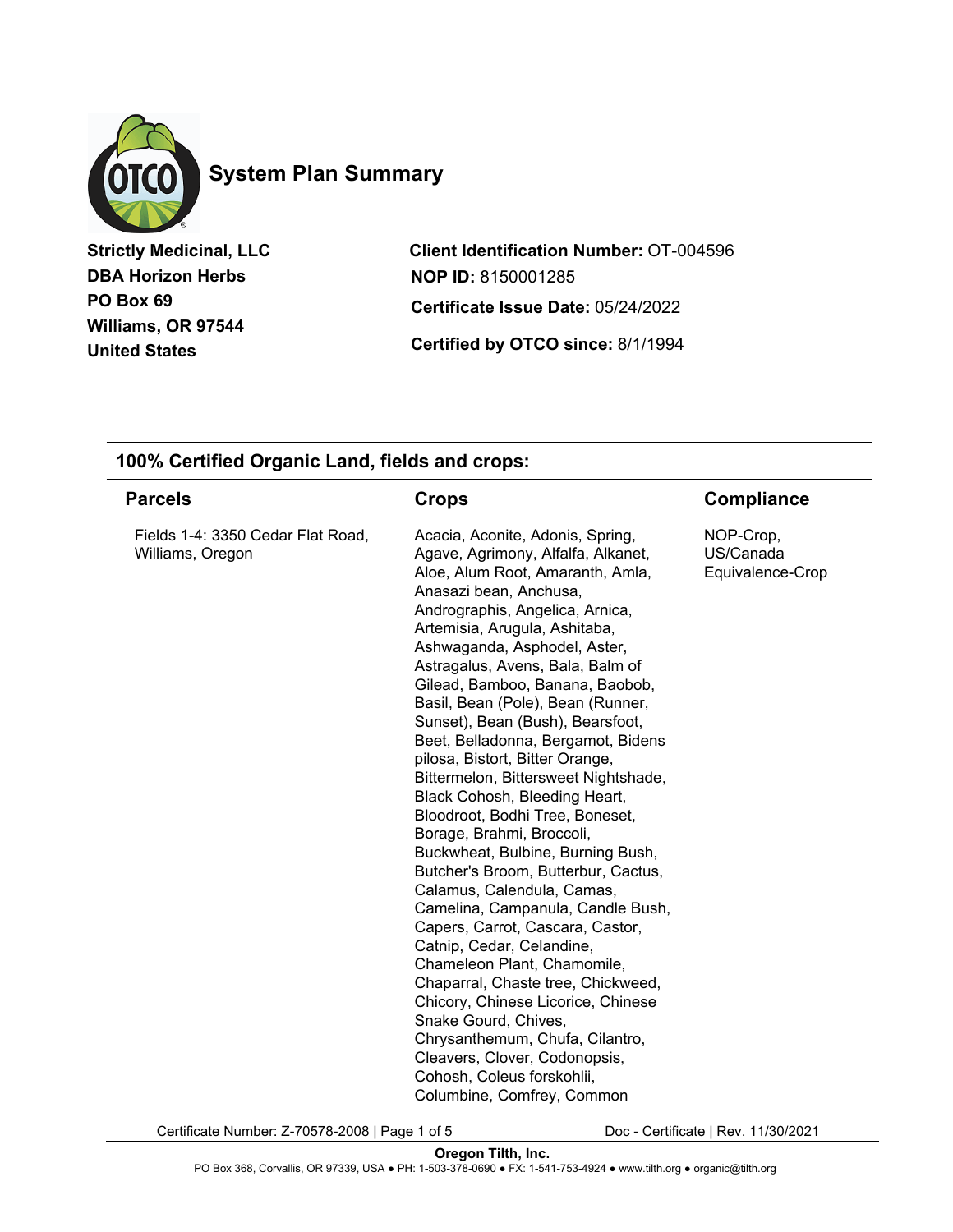| <b>Parcels</b> | <b>Crops</b>                                                              | <b>Compliance</b> |
|----------------|---------------------------------------------------------------------------|-------------------|
|                | Speedwell, Compass Plant, Coptis,                                         |                   |
|                | Cordao, Corn, Costmary, Cotton                                            |                   |
|                | Tree, Cramp Bark, Cucumber,                                               |                   |
|                | Culver's Root, Curry Leaf Tree,                                           |                   |
|                | Daisy, Dandelion, Datura, Devil's                                         |                   |
|                | Claw, Dianthus, Dill, Dong-ling-cao,                                      |                   |
|                | Dragon fruit, Echinacea, Elderberry,                                      |                   |
|                | Elecampane, Elephant Tree,                                                |                   |
|                | Eleuthero, Empress Tree, Empress                                          |                   |
|                | Tree, English Yew, Epazote,                                               |                   |
|                | Ephedra Blue Stem, Eucommia,                                              |                   |
|                | Evening Primrose, Fameflower,                                             |                   |
|                | Fangfeng, Fennel, Feverfew, Fig                                           |                   |
|                | Tree, Figwort, Four O'Clock,                                              |                   |
|                | Foxglove, Fringe Cup, Fringe Tree,                                        |                   |
|                | Galangal, Garlic, Geranium, Ginger,                                       |                   |
|                | Ginkgo, Goji, Goji Berry, Golden<br>Berry, Goldenchain Tree, Goldenrod,   |                   |
|                | Goldenseal, Goosefoot, Gotu Kola,                                         |                   |
|                | Gourd, Grape, Grass, Gravel Root                                          |                   |
|                | Eutrochium, Greek Mountain Tea,                                           |                   |
|                | Greens, Gromwell, Ground cherry,                                          |                   |
|                | Guggul, Gumweed, Gutta-Percha,                                            |                   |
|                | Hawthorn, Heimia, Helichrysum,                                            |                   |
|                | Hellebore, Henbane, He-shou-wu,                                           |                   |
|                | Hibiscus (Roselle), Holly, Hollyhock,                                     |                   |
|                | Hoodia gordonii, Hops, Horehound,                                         |                   |
|                | Horse Chestnut, Horseradish,                                              |                   |
|                | Hydrangea, Hypoxis, Indian Hemp,                                          |                   |
|                | Indigo, Iris, Jade Plant, Jatropha,                                       |                   |
|                | Jin-qiao-mai, Jojoba, Ju-hua, Juniper,                                    |                   |
|                | Kale, Kanna, Kidney Vetch, Kiss Me                                        |                   |
|                | Over the Garden Gate, Ku-shen,                                            |                   |
|                | Lady's Mantle, Lamb's Ear, Lamb's                                         |                   |
|                | Ear, Lambs Quarter, Lavender,                                             |                   |
|                | Lemon Balm, Leonotis, Lettuce,                                            |                   |
|                | Licorice, Life Plant, Lilac, Lily, Lima                                   |                   |
|                | bean, Linden,                                                             |                   |
|                | Liquidambar/Sweetgum, Lobelia,                                            |                   |
|                | Lomatium, Luffa, Lupini, Ma Huang,                                        |                   |
|                | Madder, Maiden's Tears, Mallow,                                           |                   |
|                | Mandrake, Manzanita, Marigold,                                            |                   |
|                | Marshmallow, Mayapple,                                                    |                   |
|                | Meadowsweet, Melilot, Milkweed,                                           |                   |
|                | Mimosa, Mint, Money Plant,                                                |                   |
|                | Moonseed, Moringa, Motherwort,                                            |                   |
|                | Mugwort, Mulberry, Mullein,                                               |                   |
|                |                                                                           |                   |
|                | Murnong, Mustard, Nettle, Nigella,<br>Ninebark, Nirgundi, Oats, Ocotillo, |                   |

| 100% Certified Organic Land, fields and crops: |  |  |  |  |  |  |  |
|------------------------------------------------|--|--|--|--|--|--|--|
|------------------------------------------------|--|--|--|--|--|--|--|

Certificate Number: Z-70578-2008 | Page 2 of 5 Doc - Certificate | Rev. 11/30/2021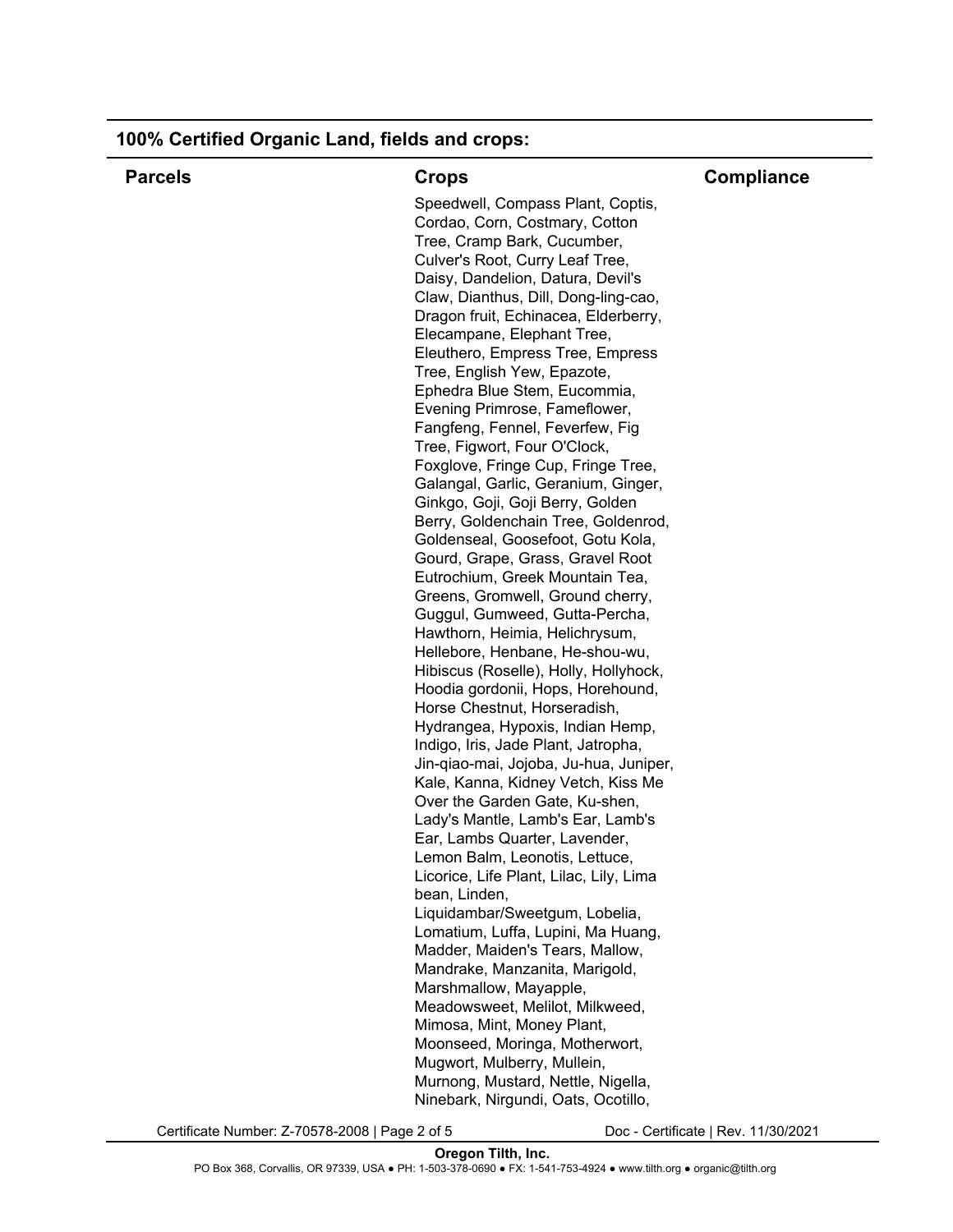| <b>Parcels</b>                                          | <b>Crops</b>                                                                                                                                                                                                                                                                                                                                                                                                                                                                                                                                                                                                                                                                                                                                                                                                                                                                                                                                                                                                                                                                                                                                                                                                                                                                                                                                                                                                                                               | Compliance                                 |
|---------------------------------------------------------|------------------------------------------------------------------------------------------------------------------------------------------------------------------------------------------------------------------------------------------------------------------------------------------------------------------------------------------------------------------------------------------------------------------------------------------------------------------------------------------------------------------------------------------------------------------------------------------------------------------------------------------------------------------------------------------------------------------------------------------------------------------------------------------------------------------------------------------------------------------------------------------------------------------------------------------------------------------------------------------------------------------------------------------------------------------------------------------------------------------------------------------------------------------------------------------------------------------------------------------------------------------------------------------------------------------------------------------------------------------------------------------------------------------------------------------------------------|--------------------------------------------|
|                                                         | Ololiuqui, Onion, Oregano, Oregon<br>Grape, Orris Root, Osage Orange,<br>Osha, Passion Flower, Paw paw,<br>Peas, Pellitory, Pencil Tree,<br>Pennyroyal, Peony, Pepper (Chili),<br>Pepper_Hot (Habanero), Peppermint,<br>Periwinkle, Persimmon, Plantain,<br>Pleurisy, Poke, Poppy, Pulsatilla,<br>Pumpkin, Purslane, Quebracho,<br>Queen Anne's Lace, Red Henbit,<br>Rhodiola (Russian), Rhubarb, Rock<br>Rose, Tauric, Rosemary, Rue,<br>Rugosa Rose, Rupturewort,<br>Ryegrass, Sage, Santolina / Cotton<br>lavender, Sarcococca, Savory,<br>Scarlet Pimpernel, Scopolia, Sea<br>Buckthorn, Self-heal, Senna,<br>Shatavari, Shepherd's Purse, Shiso,<br>Sida, Skullcap, Slippery Elm,<br>Soapwort, Solomon's Seal, Sorrel,<br>Southernwood, Spearmint,<br>Speedwell, Spice Bush, Spikenard,<br>Spilanthes, Spinach, Spiny Aralia,<br>Squash, St. John's Wort, Stephania,<br>Stoneroot, Sumac, Sunflower, Swan<br>Plant, Tamarind, Tarragon, Tea, Tea<br>Tree, Tea Tree, Teasel, Thistle,<br>Thyme, Tobacco, Tomato (Roma),<br>Tomato (Cherry), Tomato_Slicing,<br>Tormentil, Trillium, Trumpet Vine,<br>Tulsi, Turmeric, Twin Leaf, Udo,<br>Unicorn, Uva Ursi, Valerian, Violet,<br>Viper's Bugloss, Walnut (Black),<br>Wasabi, White Bryony, Wild Ginger,<br>Wild Indigo, Wild Quinine, Wilde<br>Dagga, Willow, Wisteria, Witch<br>Hazel, Wood Betony, Wormwood,<br>Yacon, Yam, Yarrow, Yerba del<br>Lobo, Yerba mansa, Yucca, Zaatar,<br>Zhong-ma-huang |                                            |
| Fields 5-8: 20250 Williams<br>Highway, Williams, Oregon | Acai Berry, Achira, Amaranth,<br>Angelica, Arnica, Artemisia,<br>Artemisia, Artichoke, Ashwaganda,<br>Aster, Astragalus, Bee Balm,<br>Belladonna, Bergamot, Bidens<br>pilosa, Bittersweet Nightshade,<br>Black Cohosh, Blue Cohosh, Bone<br>Setter, Brahmi, Burdock, Calendula,                                                                                                                                                                                                                                                                                                                                                                                                                                                                                                                                                                                                                                                                                                                                                                                                                                                                                                                                                                                                                                                                                                                                                                            | NOP-Crop,<br>US/Canada<br>Equivalence-Crop |

Certificate Number: Z-70578-2008 | Page 3 of 5 Doc - Certificate | Rev. 11/30/2021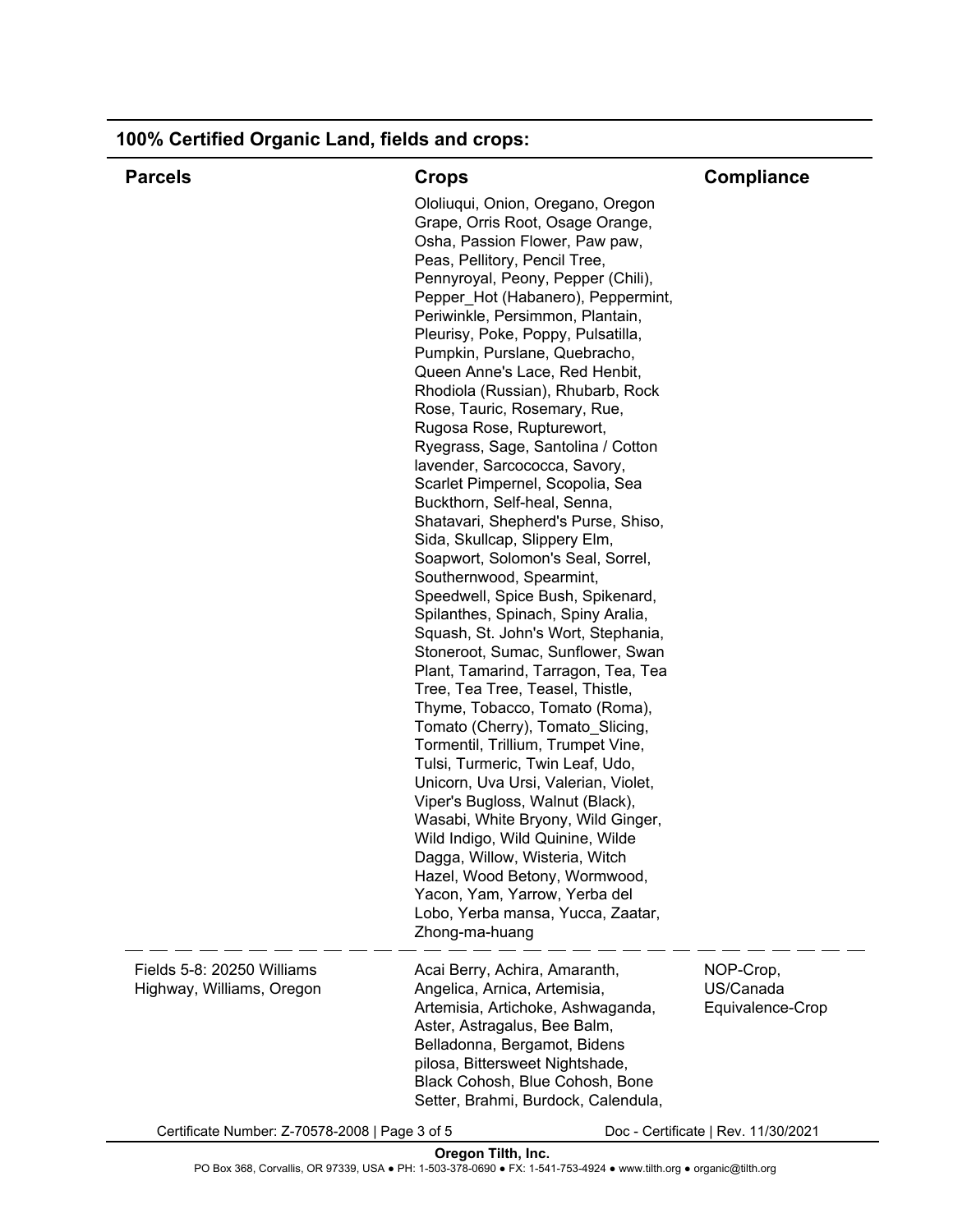| <b>Parcels</b> | <b>Crops</b>                                                            | Compliance |
|----------------|-------------------------------------------------------------------------|------------|
|                | Campanula, Capers, Celandine,                                           |            |
|                | Centaury, Chameleon Plant,                                              |            |
|                | Chickweed, Coffee, Comfrey,                                             |            |
|                | Cordao, Coriander, Corn, Cornflower,                                    |            |
|                | Costmary, Datura, Dianthus, Dock,                                       |            |
|                | Echinacea (Echinacea Purpurea),                                         |            |
|                | Echinacea (Angustifolia),                                               |            |
|                | Elecampane, Empress Tree,                                               |            |
|                | Epazote, Eucalyptus, Evening                                            |            |
|                | Primrose, Feverfew, Four O'Clock,                                       |            |
|                | Foxglove, Goldenseal, Gotu Kola,                                        |            |
|                | Helichrysum, Hops, Hyssop, Jewel                                        |            |
|                | Weed, Jiaogulan, Ju-hua, Lavender,                                      |            |
|                | Leopard Flower, Lettuce, Lupine,                                        |            |
|                | Mayapple, Mint, Monkshood,                                              |            |
|                | Motherwort, Mulberry, Nettle, Oca,                                      |            |
|                | Osha, Pennyroyal, Pleurisy,                                             |            |
|                | Purslane, Queen Anne's Lace,                                            |            |
|                | Quilquina, Rampion, Rock Rose,                                          |            |
|                | Tauric, Ryegrass, Sage, Savory,                                         |            |
|                | Self-heal, Skullcap, Sorrel, Soursop,                                   |            |
|                | Speedwell, Spinach (Bloomsdale                                          |            |
|                | Savoy), Squash, St. John's Wort,<br>Stevia, Sunflower, Tarragon, Tassel |            |
|                | Hyacinth, Tea, Teasel, Thyme,                                           |            |
|                | Tobacco, Tomato, Tulsi, Valerian,                                       |            |
|                | Watercress, Wild Indigo, Willow,                                        |            |
|                | Zaatar                                                                  |            |
|                |                                                                         |            |

# **Certified Product (100% Organic)**

| <b>Product</b>                                  | <b>Compliance</b>                   |
|-------------------------------------------------|-------------------------------------|
| <b>Farm Products:</b>                           |                                     |
| Seed > Flower Seeds                             | NOP-Handling                        |
| Seed > Herb Seeds<br>Culinary                   | NOP-Handling                        |
| Seed > Herb Seeds<br>Medicinal                  | NOP-Handling                        |
| Seed > Seed<br>Hayflower Herbal Pasture Mix     | NOP-Handling                        |
| Seed > Seed<br><b>Mixed Cooking Greens</b>      | NOP-Handling                        |
| Seed > Seed<br>Oats and Peas Mix                | NOP-Handling                        |
| Seed > Seed<br>Oats, Peas, Beans and Barley Mix | NOP-Handling                        |
| Certificate Number: Z-70578-2008   Page 4 of 5  | Doc - Certificate   Rev. 11/30/2021 |

### **100% Certified Organic Land, fields and crops:**